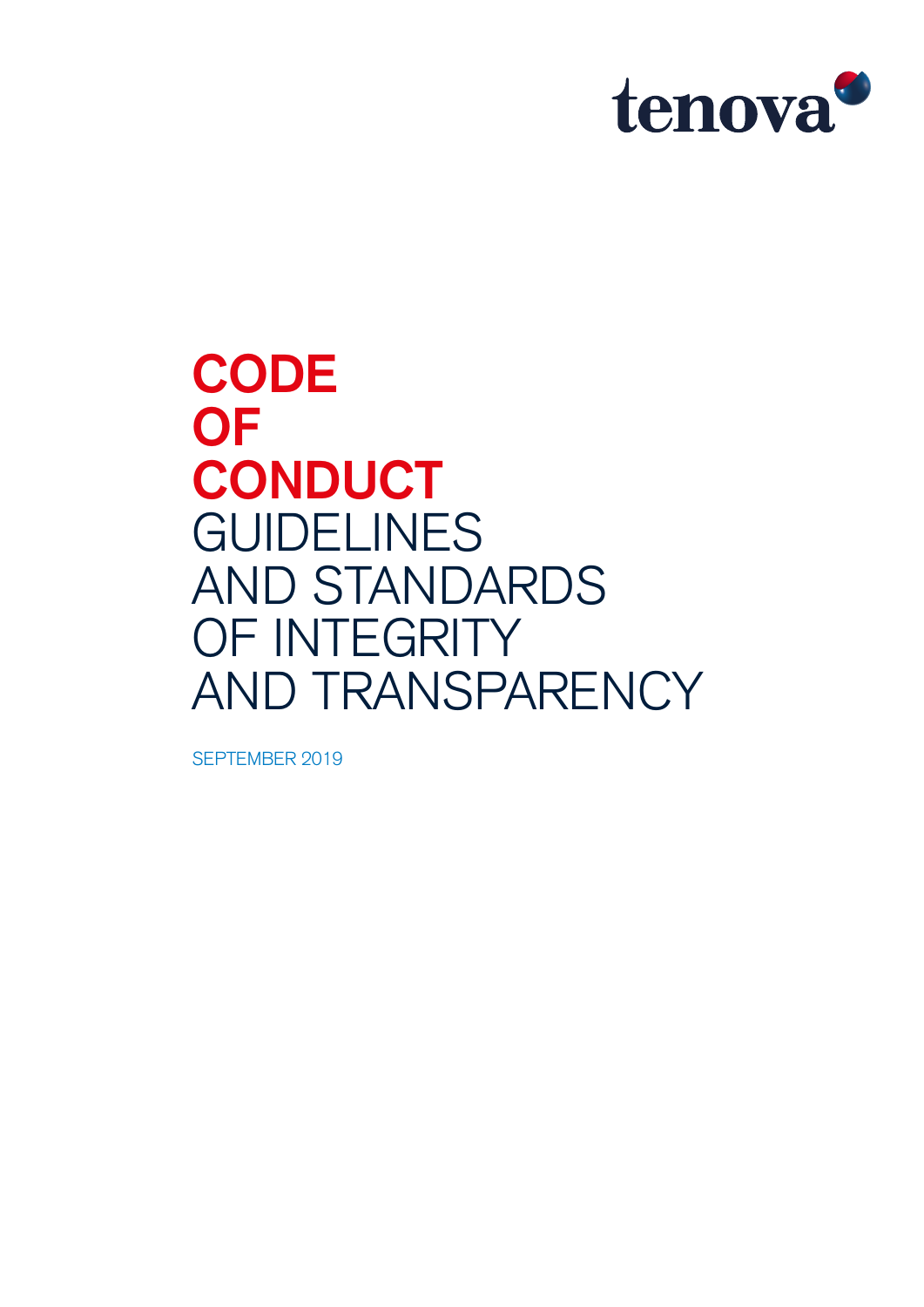Dear Colleague,

With regard to the operations of Tenova Group, I should like to draw your attention to the guidelines governing our daily operations and, in particular, the administration of corporate assets.

The Tenova S.p.A. Board of Directors has approved the attached Code of Conduct, which applies to all the companies in our Group and sets out our corporate philosophy and standards of integrity and transparency.

Tenova Group has traditionally conducted activities to develop a long-term industrial culture with commitments to the community, based on respect for internal laws and regulations and on the duties of diligence and loyalty.

The Code is a document we revise periodically, so it reflects the best practices regarding ethics and transparency. This update reinforces very relevant issues for the times we are living in, such as the need to protect personal data, promote economic competition against unfair practices and guarantee that our operations are totally free of situations of harassment, child labor or exploitation in any of its versions.

The Company and its subsidiaries are constantly facing new complex realities and challenges and it is important that our organization responds effectively and in accordance with its fundamental management values.

The Corporate document "Transparency Guidelines", posted on our intranet, sets out the concept of conflict of interests. The compilation of the Declaration of conflict of interests is required to all employees upon hiring and whenever the change of circumstances justifies the compilation.

Our commitment to open, transparent management, based on the traceability of transactions, compliance with laws and internal regulations, is essential to ensure the trust of shareholders and financers, as well as of our staff, customers, suppliers and the entities with whom we interact.

This trust is a core asset and a fundamental factor in our competitiveness.

Safeguarding this trust is the duty of us all.

**Gianfelice Rocca Techint Group Chairman**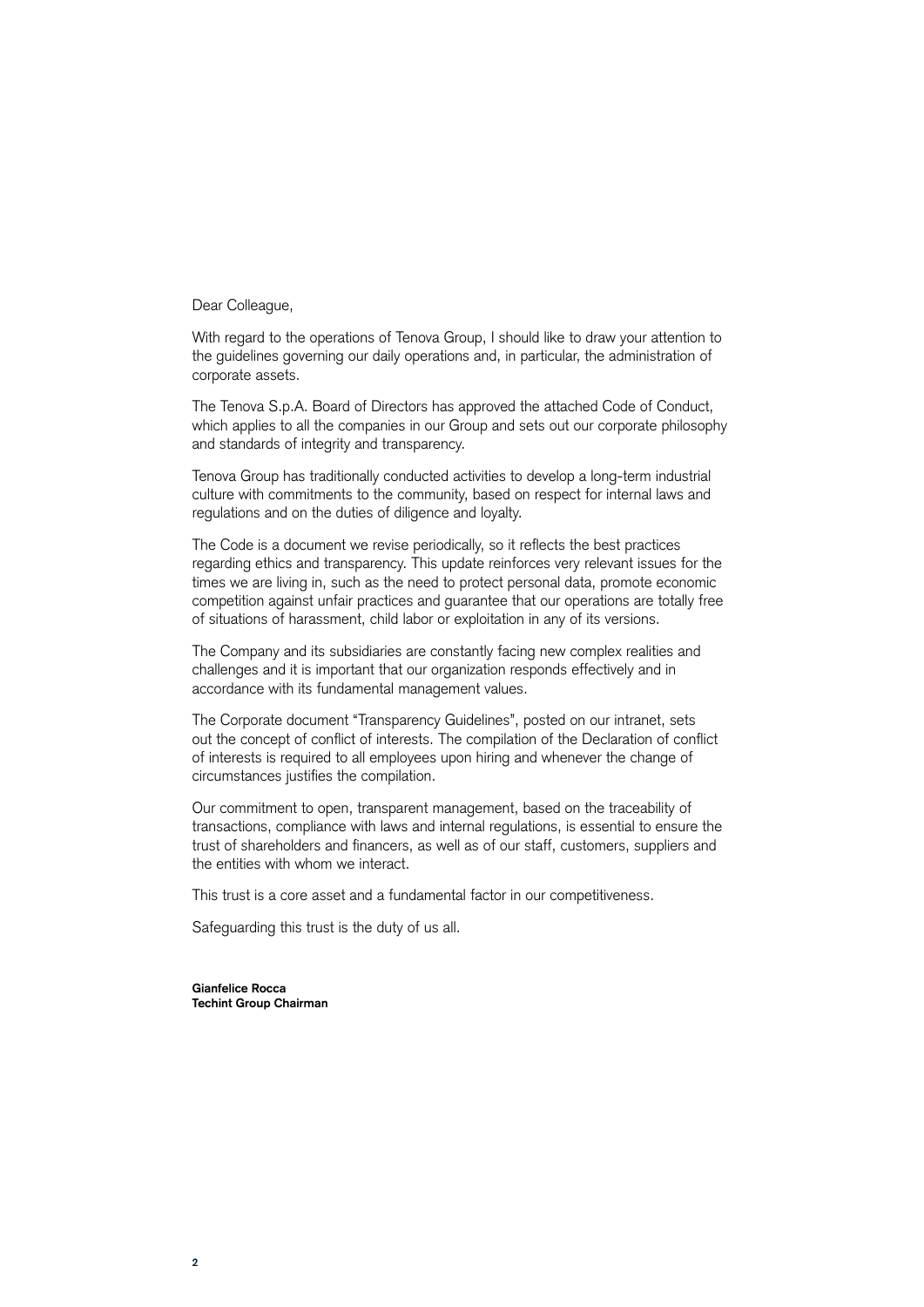# **CONTENTS**

| 1. | <b>INTRODUCTION</b>                |                                                                        | 4  |  |
|----|------------------------------------|------------------------------------------------------------------------|----|--|
| 2. | APPLICATION OF THE CODE OF CONDUCT |                                                                        | 5  |  |
| З. |                                    | COMPLIANCE WITH THE CODE OF CONDUCT                                    | 6  |  |
| 4. |                                    | REPORTING BREACHES OF THE CODE OF CONDUCT                              | 7  |  |
| 5. |                                    | <b>GUIDELINES</b>                                                      |    |  |
|    | 5.1                                | COMPLIANCE WITH THE LAW                                                | 8  |  |
|    | 5.2                                | TRANSPARENT MANAGEMENT                                                 | 8  |  |
|    | 5.3                                | CONFLICTS OF INTEREST<br>AND OBLIGATION OF LOYALTY AND NON-COMPETITION | 8  |  |
|    | 5.4                                | GIFTS AND OTHER FORMS OF GRATUITY                                      | 9  |  |
|    | 5.5                                | USE OF COMPANY ASSETS                                                  | 9  |  |
|    | 5.6                                | PROTECTION OF COMPANY INFORMATION                                      | 10 |  |
|    | 5.7                                | CONFIDENTIALITY OF COMPANY INFORMATION                                 | 10 |  |
|    | 5.8                                | <b>DATA PRIVACY</b>                                                    | 11 |  |
|    | 5.9                                | USE OF INSIDER INFORMATION                                             | 11 |  |
|    | 5.10                               | USE OF TECHNOLOGICAL RESOURCES                                         | 12 |  |
|    | 5.11                               | <b>INTELLECTUAL PROPERTY RIGHTS</b>                                    | 12 |  |
|    | 5.12                               | <b>INFORMATION FOR DIRECTORS AND SHAREHOLDERS</b>                      | 12 |  |
|    | 5.13                               | RECORDS AND RECORDING                                                  | 13 |  |
|    | 5.14                               | INTERNAL CONTROLS                                                      | 13 |  |
|    | 5.15                               | FAIR, HONEST AND TRANSPARENT COMPETITION                               | 13 |  |
|    | 5.16                               | COMMERCIAL INCENTIVES AND PROHIBITION OF BRIBERY                       | 14 |  |
|    | 5.17                               | <b>WORKPLACE</b>                                                       | 15 |  |
|    | 5.18                               | RELATIONS WITH THE COMMUNITY                                           | 15 |  |
|    | 5.19                               | RESPECT FOR ENVIRONMENTAL LEGISLATION                                  | 16 |  |
|    | 5.20                               | <b>VALIDITY</b>                                                        | 16 |  |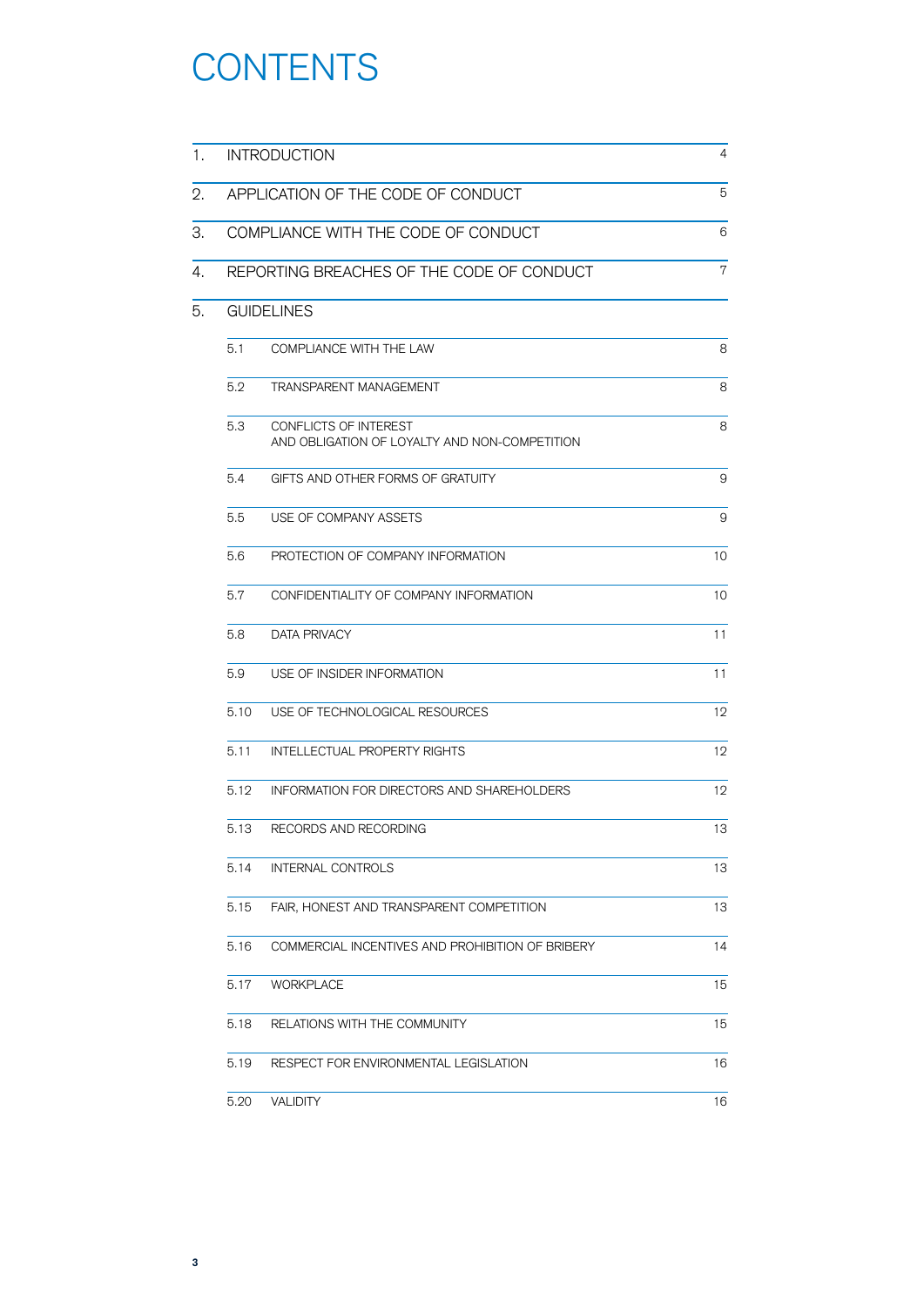## 1. INTRODUCTION

**The Code contents apply to all directors, employees, apprentices, officers, attorneys-in-fact contractors, subcontractors, suppliers, commercial intermediaries, consultants and anyone who performs services for Tenova ("Internal and External Individuals").**

This Code of Conduct establishes guidelines and standards of integrity and transparency with which Tenova and its subsidiaries (herein after referred indistinctly as "Tenova" or "Company") employees at every level are required to comply.

To the extent that they are compatible with the nature and conditions of the relationship, all the principles set out herein shall also apply to the relationships that Tenova has with "Internal and External Individuals" in compliance with the regulations and laws in force in each country.

#### **A personal commitment to compliance with law, to honesty, to loyalty to Tenova and to transparency is required.**

Within the working relationship established with each subsidiary, every employee shall perform their duties in compliance with law, with internal or external regulations and with the guidelines of this Code on the basis of a personal commitment to honesty, loyalty to Tenova and transparency in all workplace activities.

Compliance with the Code shall be considered an essential part of the contractual requirements applying to Tenova employees.

Neither this nor any code can address every situation or be a substitute for applying common sense and good judgment. When in doubt, seek advice from your direct supervisor, the relevant Director, the Internal Audit and/or the Legal & Compliance Department, as appropriate.

Any conduct in the workplace that determines an undue personal benefit for employees or for their family members or for their partners (where partners shall signify parties who have an entrepreneurial relationship with the employee on a contractual or associative basis), to the detriment of the interests of the Company or of any Company stakeholder (shareholders, customers, suppliers, other employees, the community), shall be considered contrary to the principles of this Code.

Company's Employees are all expected to: (1) learn about and comply with the laws, regulations and policies and procedures that apply to their job; (2) seek prompt advice and guidance if unsure about the course of action to take and encourage others to do the same; (3) be alert to and report any issues or potential violations to Internal Audit or contact the Compliance Line; and (4) never judge or retaliate in any way against an individual who raises an issue, reports a violation or participates in an investigation.

In making a decision with regard to workplace activities, the following questions shall be taken into consideration:

- **1.** Is this decision compliant with Tenova's internal rules and regulations?
- **2.** Does this decision comply with the letter and principles of the Code of Conduct?
- **3.** Does this decision conform to the laws in force?
- **4.** Can this decision be regarded as the most appropriate?
- **5.** If this decision were to enter the public domain, might it in some way compromise Tenova or be prejudicial to its public image or its standing in the community?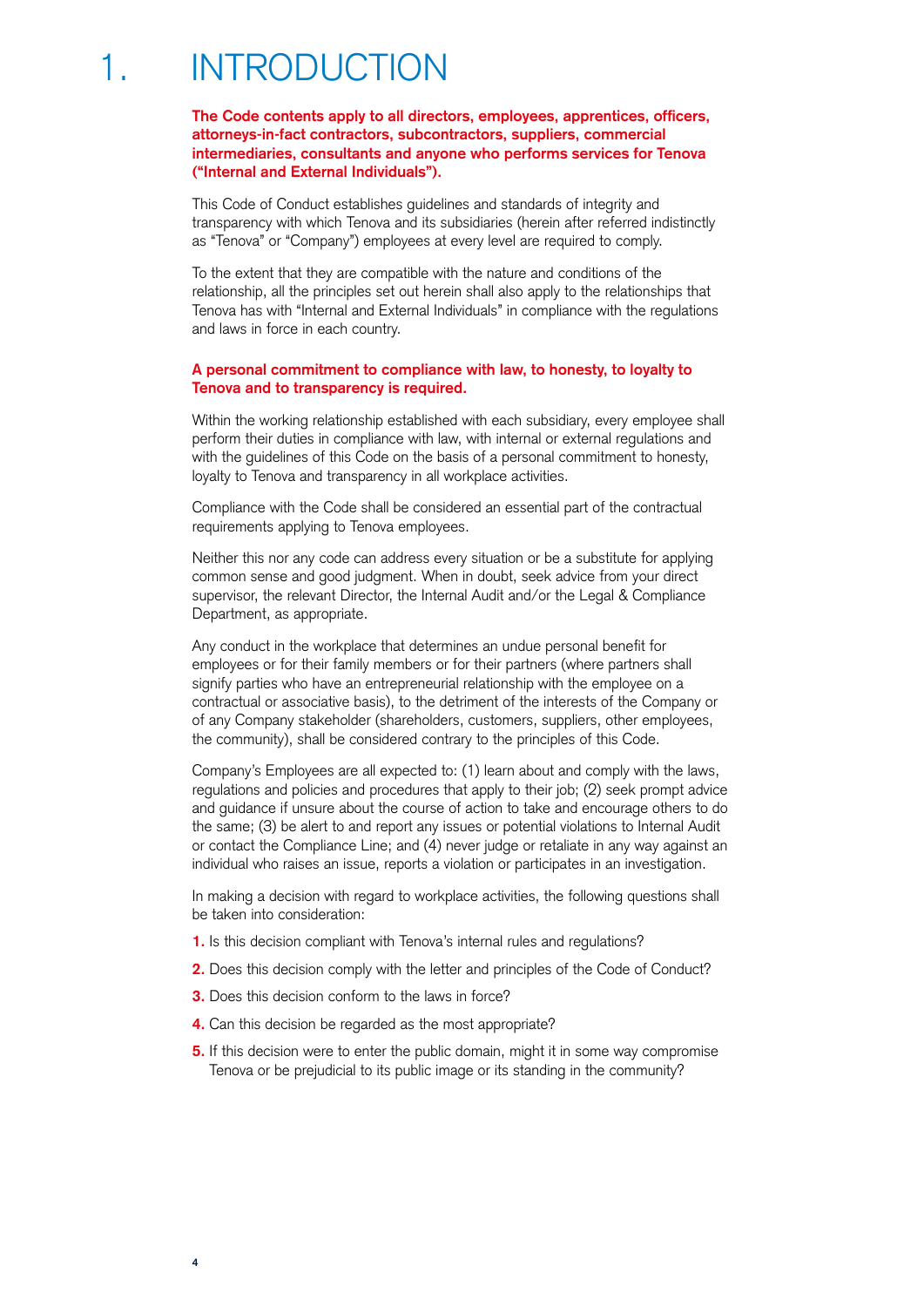## 2. APPLICATION OF THE CODE OF CONDUCT

#### **Responsibility of Company governing bodies.**

The Tenova Human Resources Department shall issue rules and procedures to ensure full implementation of the Code.

The management of Tenova shall introduce measures to guarantee that every "Internal and External Individual" is familiar with the Code and applies the Code in workplace activities.

The Internal Audit Department shall enforce application and implementation of the Code and in coordination with Tenova Legal & Corporate Affairs & Compliance shall rule with regard to any question concerning the interpretation and application of the Code that cannot be satisfactorily resolved by the hierarchical organization of each company.

Employees who desire information beyond that provided by their superiors may contact the Internal Audit by sending an e-mail to: [audit@tenova.com.](mailto:audit%40tenova.com?subject=)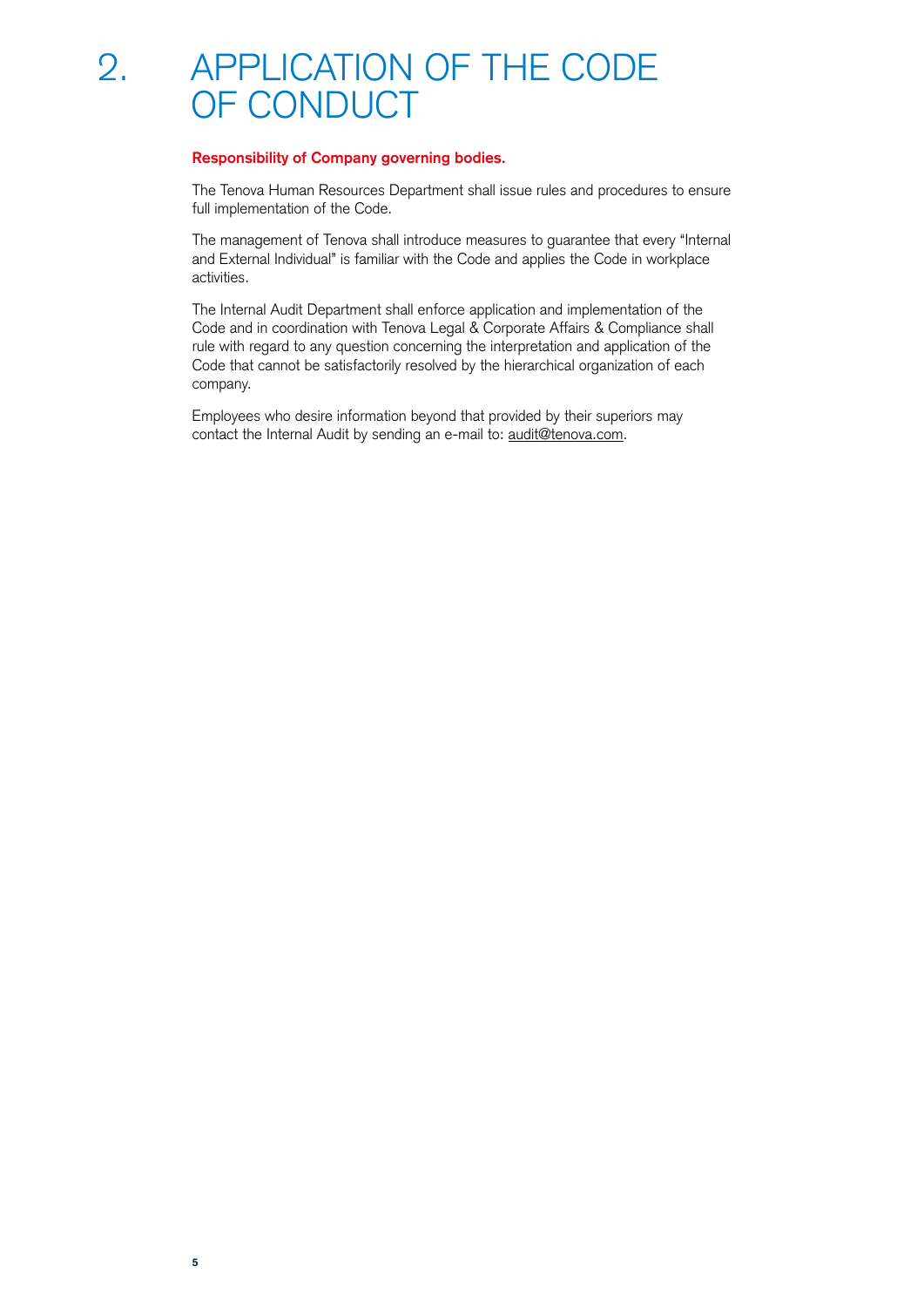**The guidelines of the Code prevail over the instructions issued by the internal hierarchy, in the event of conflicts.**

The Code may be freely consulted on the website [www.tenova.com](http://www.tenova.com) and is available at the respective Human Resources Department.

Acceptance of the guidelines established in this Code of Conduct is a condition for beginning an employment relationship with Tenova.

Application of this Code of Conduct is an essential personal responsibility for all employees. Once they have been informed of its content, they can no longer claim ignorance of the Code or receipt of contrary instructions from whatever hierarchical level to justify any failure to comply with it.

It is expected that personnel will adopt a constructive attitude, avoiding passive tolerance if they encounter possible infractions and acting on their own initiative should they observe deviations in any Company process with respect to the principles of the Code.

The belief that one is acting in favour or to the advantage of Tenova can never, in any way, justify, not even in part, any behaviour that conflicts with the principles and contents of this Code of Conduct.

Equally, it is expected that each employee will cooperate with internal investigations, if so requested.

Hierarchical superiors shall not approve or tolerate breaches of the Code by their staff and should they observe violations they shall immediately report such violations to the appropriate Company officers.

Violation of the principles of the Code will result in application of disciplinary measures.

The disciplinary sanctions may lead, depending on the gravity of the breach and in compliance with current laws, to dismissal for just cause and to legal action, which may also be initiated after dismissal.

**6**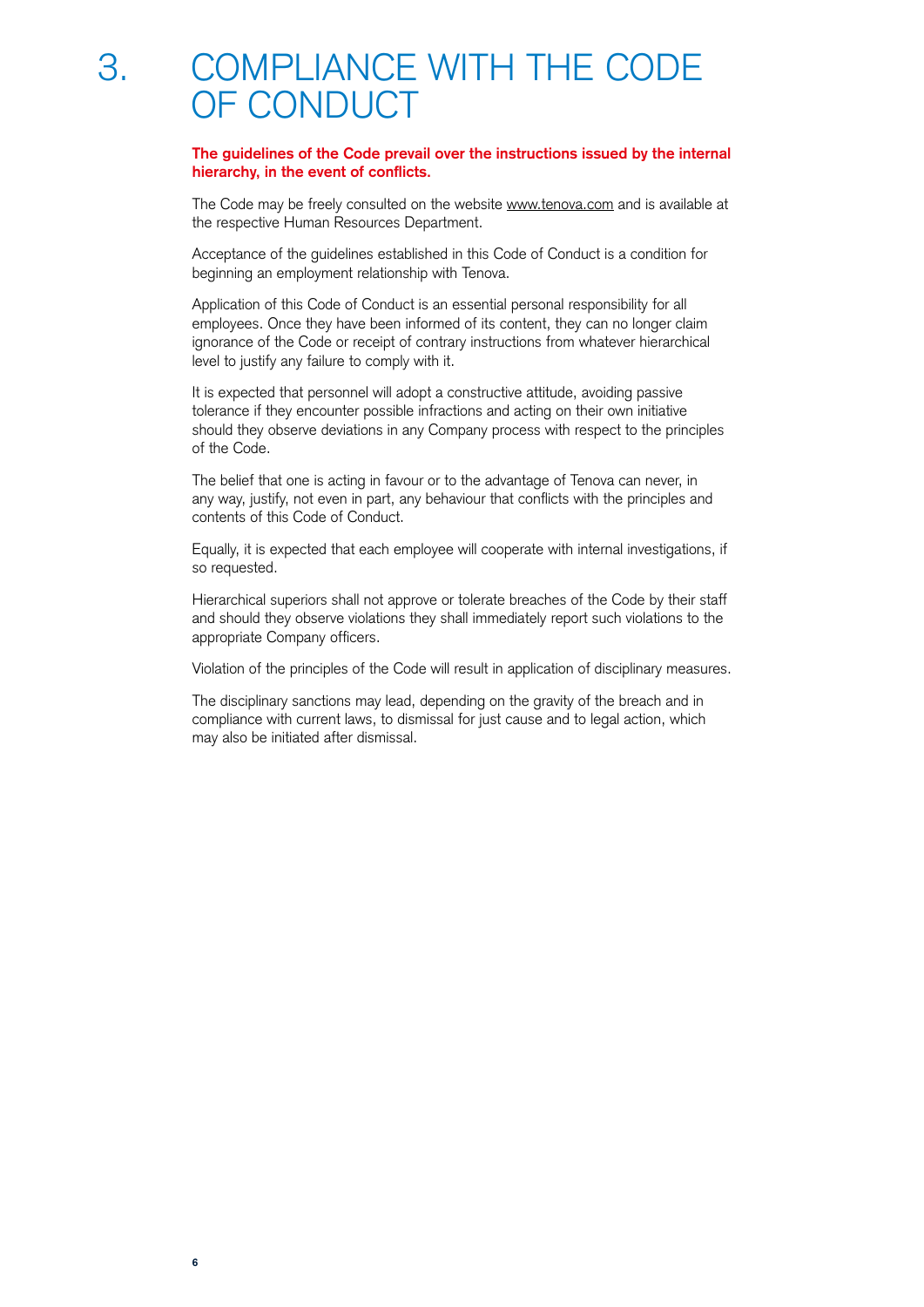## 4. REPORTING BREACHES OF THE CODE OF CONDUCT

#### **Reporting of situations or behaviour in violation of the principles of the Code of Conduct is a duty for all employees, even if it involves their own supervisor.**

The Code regulates communications to the Internal Audit Department ensuring for persons reporting breaches to maintain anonymity and the right of defense of the personnel involved.

Tenova has set up and encourages use of a dedicated "Compliance Line" (which can be accessed through the e-mail address [audit@tenova.com](mailto:audit%40tenova.com?subject=) or by dialling the number +39 0331.444548 run by the Internal Audit) to reply to any query or request for clarification and to receive reports of situations or conduct in breach of the Code of Conduct.

This communication channel guarantees the implementation of measures to prevent any form of reprisal against employees using it.

The "Compliance Line" operates on the basis of the Tenova procedure "Reporting Violations of the Code of Conduct".

Callers to the "Compliance Line" may ask that all records regarding their report use an assumed name in order to safeguard the confidentiality of their identity.

In coordination with the Internal Audit, Tenova management shall adopt all measures necessary to ensure:

- confidentiality of the identity of the reporting person and of the information received;
- effective mechanism to prevent any punitive or retaliation measure against persons who report possible violations;
- fair and independent internal investigations;
- a fair treatment for the personnel denounced and/or involved in the violation of the Code, and the right of defence of any such personnel;
- remediation of identified internal control gaps and procedures.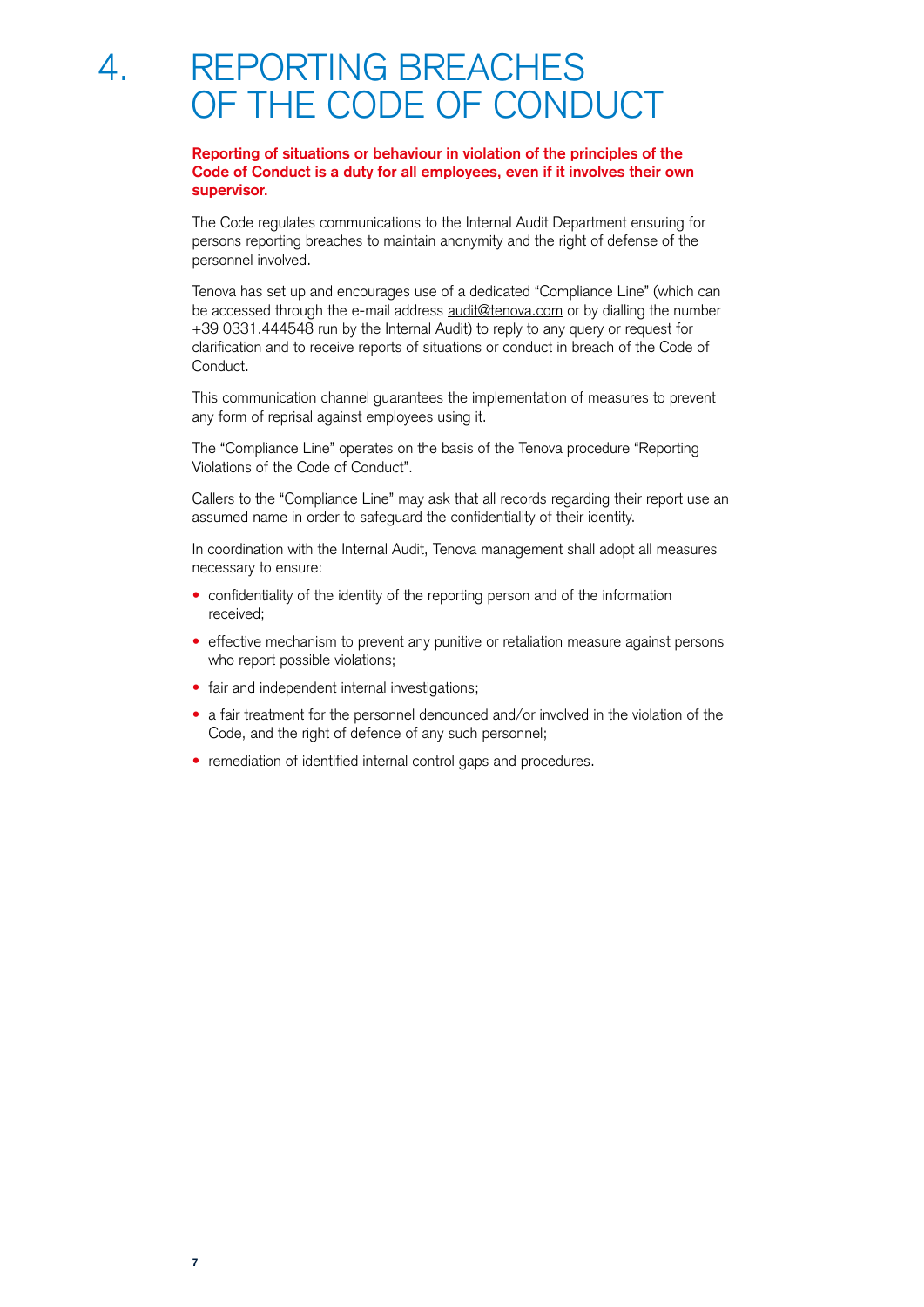# 5. GUIDELINES

## 5.1. COMPLIANCE WITH THE LAW

#### **Personnel are required to comply with current laws.**

All employees shall comply at all times with the laws in force in the countries in which they operate on behalf of Tenova. Each employee shall take all necessary precautions to ensure that Tenova is not involved in unlawful activities.

Employees shall be aware that, because of Tenova's global operations, inappropriate conduct in one country can subject Tenova or its employees to legal liability, not only in the country where the misconduct occurs, but potentially in other countries. If there is any question whether a proposed action or other occurrence may subject Tenova to legal liability in any country, employees are required to report the issue immediately to their direct supervisor, to Legal & Corporate Affairs & Compliance and/or to Internal Audit.

From time to time, Tenova issues policies, procedures, regulations and guidelines to better achieve its business purposes, follow best practices and comply with regulations imposed by the various jurisdictions in which it conducts business. While Tenova always strives to effectively communicate such internal regulations, employees are also expected to determine which ones are applicable to them. Employees can consult Tenova Intranet or Legal & Corporate Affairs & Compliance and/or Internal Audit for assistance in this regard.

## 5.2. TRANSPARENT MANAGEMENT

#### **Information shall be accurate and decisions shall comply with transparency requirements.**

Employees shall adopt all procedures necessary to ensure the transparency of information and decisions. For operating purposes, information shall be considered transparent when it accurately reflects reality.

A decision is considered transparent when it meets all the following requirements:

- **1.** It has been taken with the approval of an appropriate hierarchical level;
- **2.** It is based on a rational risks analysis;
- **3.** Its grounds can be traced;
- **4.** It puts the interests of Tenova before any other type of interest

## 5.3. CONFLICTS OF INTEREST AND OBLIGATION OF LOYALTY AND NON-COMPETITION

#### **Conflicts of interest must be reported.**

The duty of loyalty requires that a person acts in Tenova's interest and not in her/his own interests or in the interests of any other person or organization.

A real or potential conflict of interests exists when a relationship between an employee and a third party could prove prejudicial to the interests of Tenova.

All employees, in their dealings with customers, suppliers, contractors and competitors, shall put the interests of the Company before any other situation that could bring a real or potential personal benefit for themselves or for their family members or for their partners (where partners shall signify parties who have an entrepreneurial relationship with the employee on a contractual or associative basis).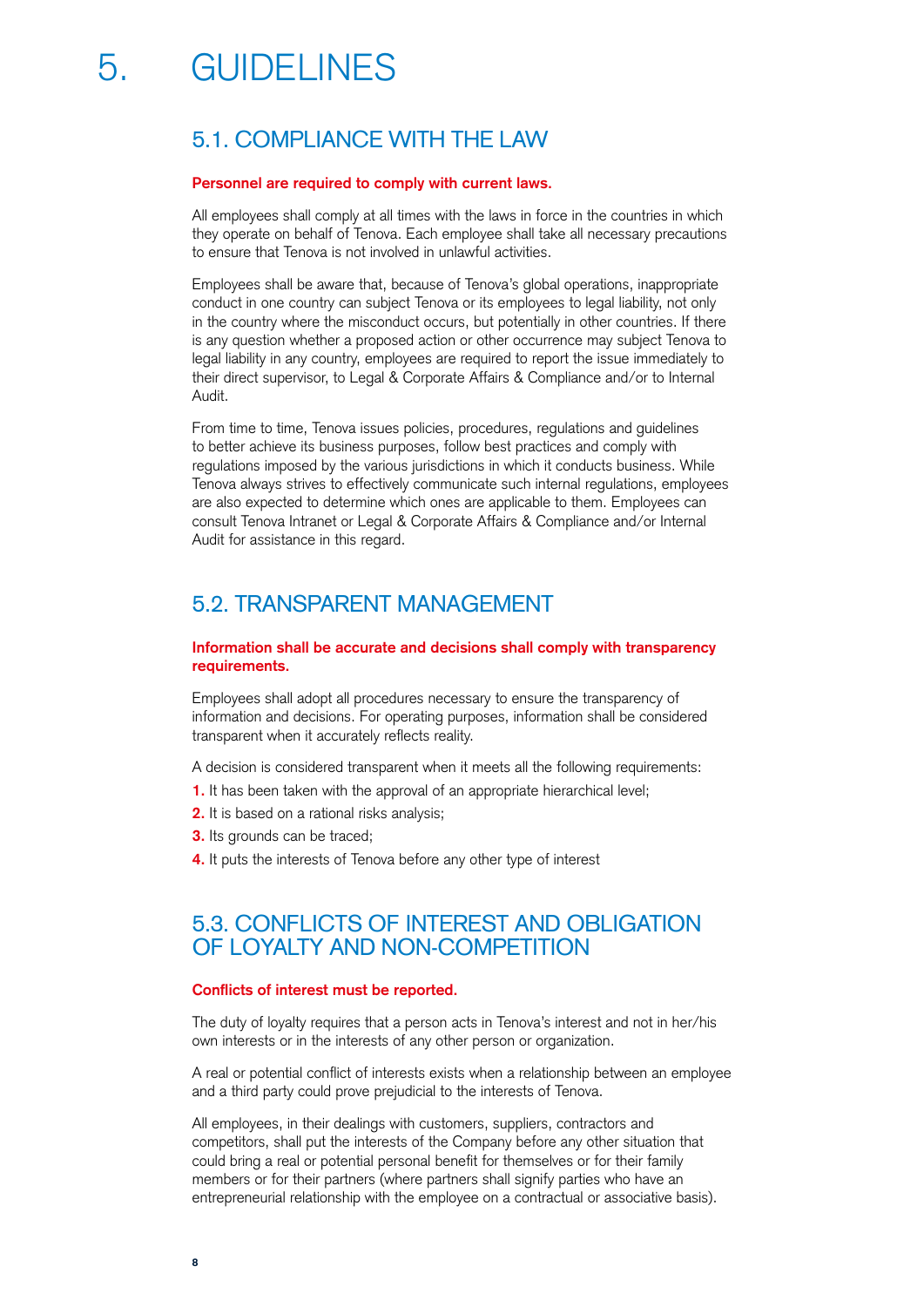Conflicts of interest involving Tenova personnel must be reported in writing to the respective Human Resources Department. The report must be signed and renewed in accordance with the requirements of Tenova document "Transparency Guidelines".

Any work-related conduct that brings to employees or their relatives and associates, any unauthorized personal benefit that would harm Tenova or any of its stakeholders (shareholders, customers, suppliers, other employees, or the community), shall be considered contrary to the principles of this Code.

## 5.4. GIFTS AND OTHER FORMS OF GRATUITY

#### **Promising, giving and acceptance of gifts are restricted.**

Promising, giving and receiving gifts, meals and entertainment may be considered customary in business relations. However, no Tenova employee, nor any person who performs services for or on behalf of Tenova, should offer, promise, give, request, agree to receive or accept excessive or inappropriate invitations, gifts or entertainment that could create or imply improper influence or obligate any recipient.

Tenova employees should exercise care in dealings with employees of private companies, as well as employees or officials of government agencies and government-affiliated entities, to ensure there can be no suggestion of impropriety.

Employees may give or accept gifts or other forms of gratuity only if of a modest value and in any case such as not to be interpreted by an impartial observer as aimed at obtaining undue advantages.

Each subsidiary shall define in greater detail, in connection with the Transparency Policy, the economic limits with which employees shall be required to comply in giving and accepting gifts and other forms of gratuity.

Employees who receive gratuities or favourable treatment that are not directly attributable to ordinary courtesy shall request instructions from their superiors concerning the appropriate response and/or the end use of the gratuities in question.

In no case shall be accepted gifts in the form of cash or goods easily converted into cash.

Attendance upon invitation at events, conferences, conventions, sales presentations or technical courses relating to the employee's professional activities must be authorized by the employee's superiors.

The restrictions on giving and receipt of gifts also apply to employees' family members or partners (where partners mean parties who have an entrepreneurial relationship with the employee on a contractual or associative basis).

No meals, gifts, travel or entertainment may be promised, given to, paid for, or accepted, directly or indirectly, without complying with the rules set out in the Transparency Guidelines and related policies, which define the procedures that the Company has implemented to ensure adherence to these principles of the Code. If employees have any questions regarding those rules, they should always consult the Internal Audit.

## 5.5. USE OF COMPANY ASSETS

#### **Use of assets shall be prudent and responsible.**

Employees shall guarantee correct use of Company assets, ensuring that assets are used exclusively for the benefit of Tenova, for their appropriate purposes, unless otherwise specified, by duly authorized persons.

In compliance with the laws in force in each country, employees are responsible for protecting Company assets and any other tangible or intangible property of Tenova against unauthorized use, abuse of trust, damage, or loss due to inexperience, negligence or criminal intentions.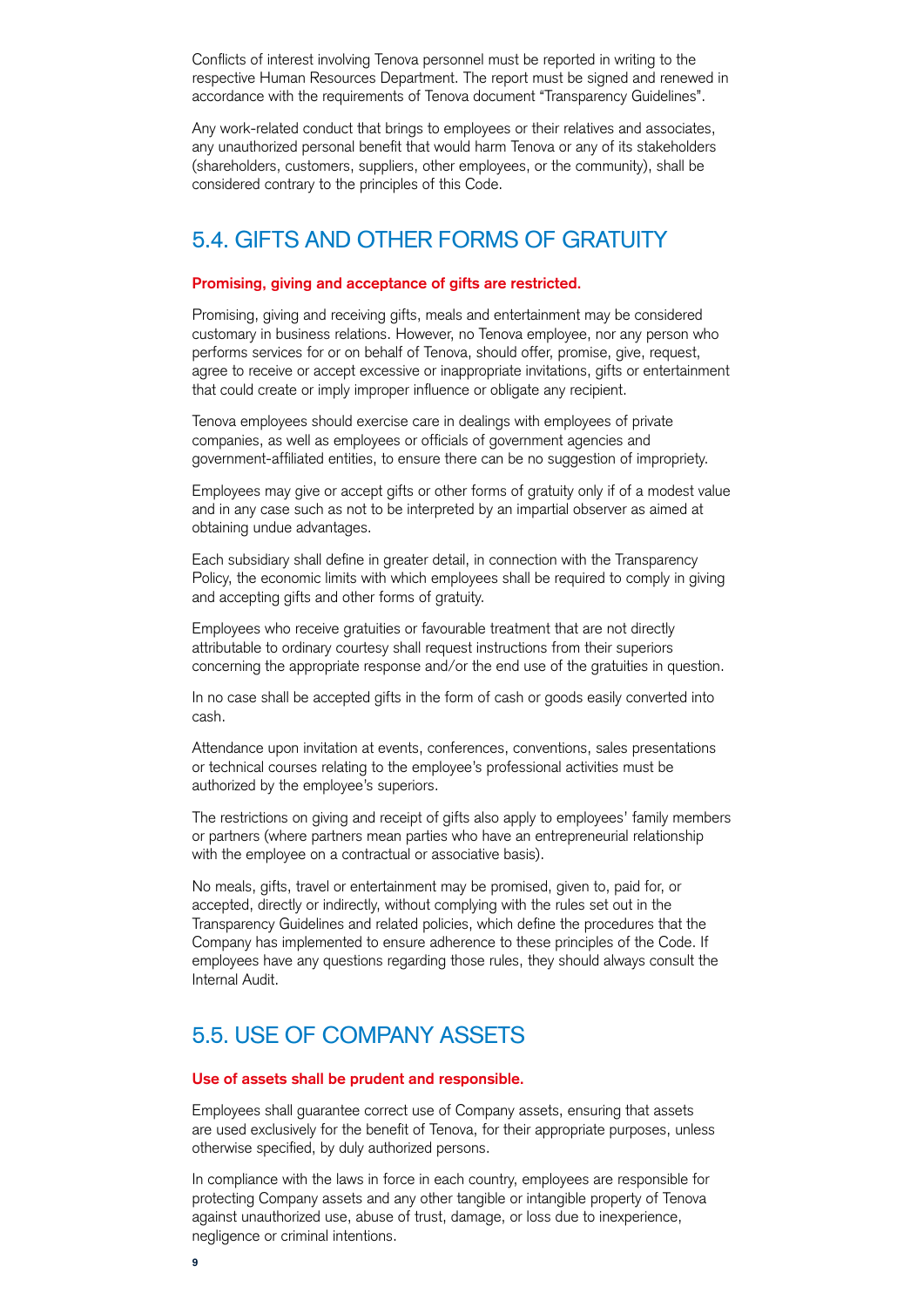## 5.6. PROTECTION OF COMPANY INFORMATION

#### **Company information shall be accessible to authorized personnel only and shall be protected against undue disclosure.**

Only persons expressly authorised by Tenova shall have access to the Company's internal information in paper-based form or on magnetic, electronic or optical media, and such information shall be used only for the purposes and for the periods specified in the relevant authorizations.

Passwords are equivalent to employees' signatures, they shall be known only to their respective holders and shall not be divulged to third parties.

Employees shall be directly responsible for taking all measures necessary to protect the Company information at their disposal from the risk of damage or loss and shall ensure its confidentiality and custody of such information for the period of time established by law and by internal regulations.

## 5.7. CONFIDENTIALITY OF COMPANY INFORMATION

#### **Company information that cannot be disclosed must be treated as confidential.**

Employees shall safeguard the confidential nature of information to which they have access in the performance of their duties, even if such information is not specifically classified as confidential and does not specifically concern the Company, but customers, competitors, suppliers, markets and public bodies, connected to the operations of Tenova and regardless of the manner in which such information is obtained or communicated. Such obligation includes, without limitation, information obtained or communicated orally, in writing, electronically, by way of inspection of books and records, through voice or image recordings or in any other form, as well as information maintained on paper or digital documents or files, images, sound, voice and video recordings or in any other format.

Some employees have access, either on a regular basis or only in certain occasions, to confidential information through their work. This could include, for example, information related to: shareholders' data, list of potential or actual investors and investment partners, changes in management or policies, sales, marketing and business plans, financial data, technical product information, merger or acquisition activity, senior management changes, wage and salary or other personnel data, trade secrets, current and future products or services, research and development activities, inventions, potential contracts, market research, financial results or information not yet released, financial projections, organizational charts and information, information stored in Tenova's data storage systems, or a range of other information.

Tenova's confidential information should never be shared with any person who does not need to know such information to perform work or a service for Tenova. As a general rule, confidential information can only be shared with authorized parties. Even within Tenova, confidential information should be shared only on a need-toknow basis. Employees should follow all security procedures and be on the lookout for any instances that could lead to loss, misuse or theft of confidential information. Confidential information of others with whom Tenova do business or interact with must also be respected to the same extent, and on the same basis, as the Tenova's confidential business information and trade secrets.

In case of doubt, all information should be presumed confidential and treated carefully.

All documents, drawings, memoranda, notes, records, files, correspondence, manuals, models, specifications, computer programs, e-mail, voice mail, electronic databases, maps and all other writings or material of any type made by, or coming into possession of the employees of Tenova during the period of rendering services to the Company, which contain or disclose confidential business information or trade secrets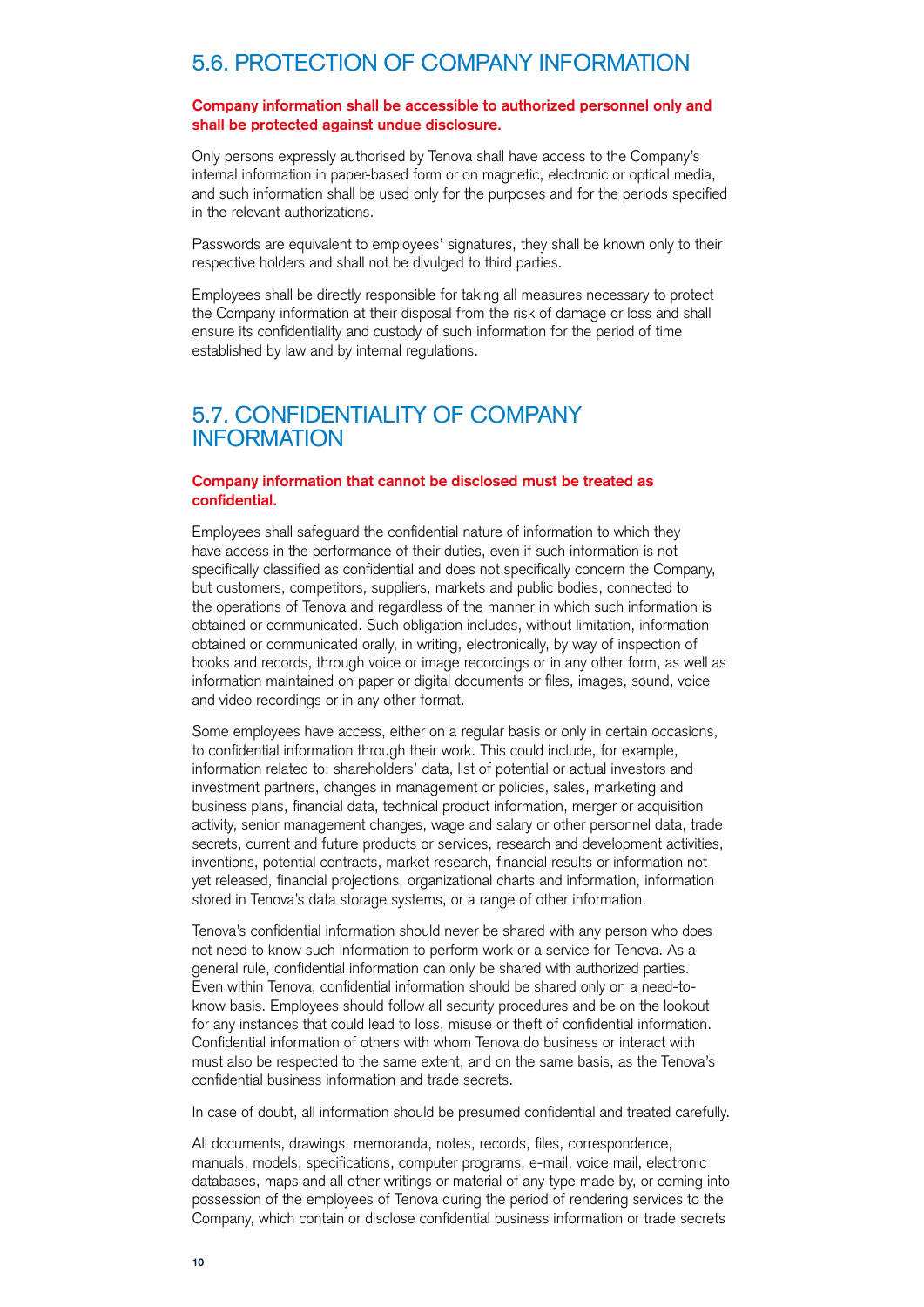of Tenova or its subsidiaries, shall be and remain the property of the Company. Upon termination of its appointment or employment by Tenova, for whatever reason, she/he promptly shall deliver the same, and all copies thereof, to the Company.

Non-compliance with the confidentiality requirement shall constitute a serious breach if it results in the divulgation of or creates an opportunity for divulgation of confidential information relating to the decisions and operations of Tenova.

Information shall be kept confidential in compliance with the laws governing in each country until it enters the public domain.

The Internal Audit is empowered to monitor information flows, the archives and any other Company documentation in order to verify compliance with this Code and to safeguard the interests of Tenova.

The above shall be in compliance with the laws ruling in each country and in particular with protection of privacy rights.

## 5.8. DATA PRIVACY

#### **Tenova respects the privacy of its employees and those third parties with which Tenova conducts its business.**

Tenova requires, obtains and uses personal information only to the extent necessary for the effective management of its business operations and in strict compliance with applicable data privacy laws and regulations.

Tenova plan the processing of personal information, from the beginning, in accordance with the *privacy by design* and *privacy by default* principles.

In addition, Tenova requests its employees to always protect and keep private their own personal information and the personal information of other employees and third parties.

The above requirements and commitment do not limit, in any way, Tenova's authority to investigate wrongdoings by employees and third parties.

### 5.9. USE OF INSIDER INFORMATION (INSIDER TRADING)

#### **Use of insider information is strictly forbidden.**

No employee shall purchase, sell or conduct any other transaction on securities of Tenova or of any other company that has dealings with Tenova, in the event that they enter into possession of insider information.

Furthermore, employees shall not disclose to third parties, directly or indirectly, significant information not in the public domain concerning their company or any other company to which they have had access in the performance of their professional duties.

Violation of the contents of this article shall lead to legal action against the employees involved in addition to application of the disciplinary sanctions that may be envisaged by the law in each country.

Employees investing in stocks must know the regulations restricting their capacity to negotiate securities.

Any questions on these issues should be raised with such employees' direct superior and/or Internal Audit Department.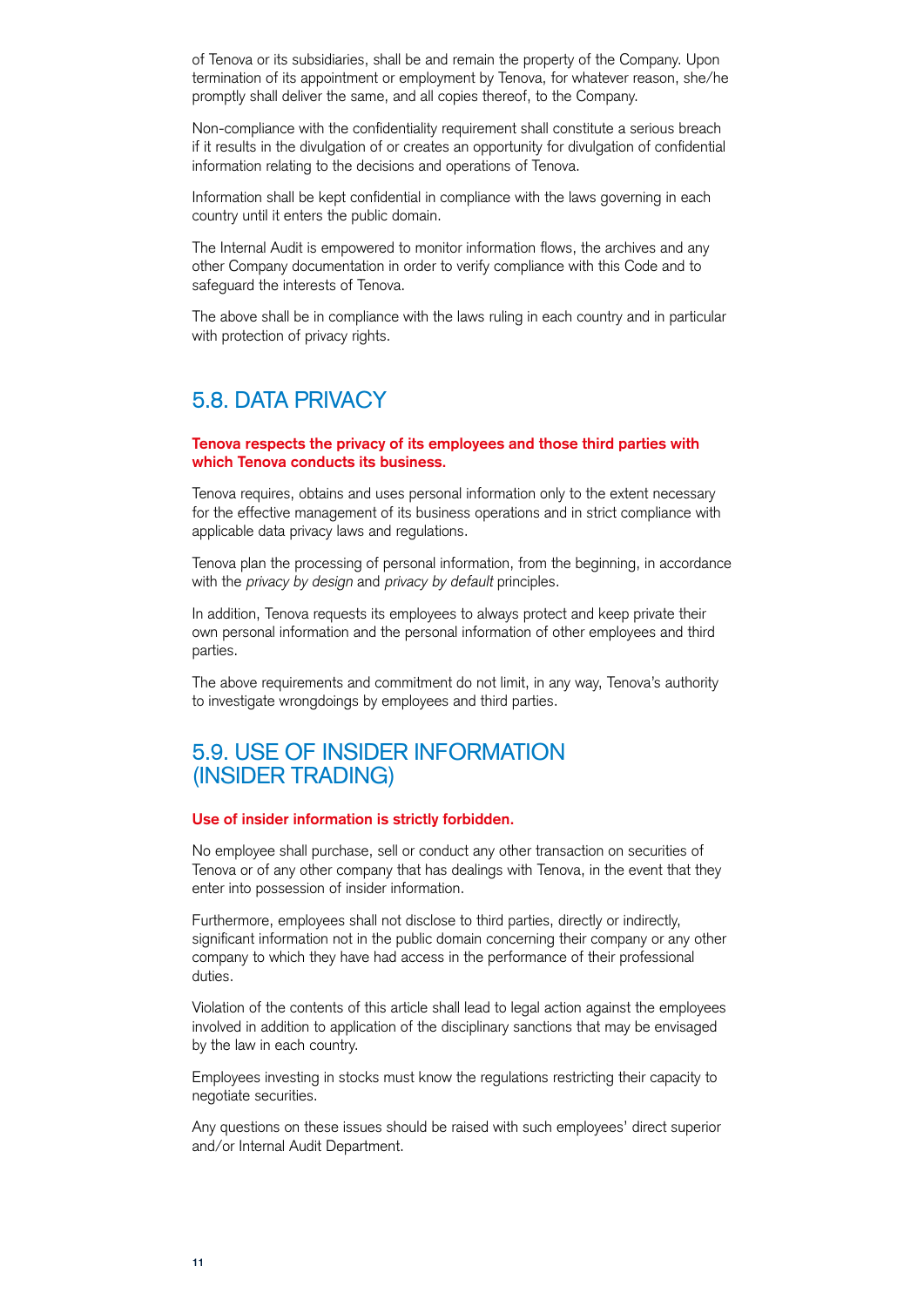## 5.10. USE OF TECHNOLOGICAL RESOURCES

**Hardware and software shall be used only for company purposes or for other expressly authorized purposes. Use of unlicensed software is strictly prohibited.**

Employees shall not use Company's technological equipment, systems and devices for purposes other than those expressly authorized by the Company.

Use of software programs that do not comply with the official Company standards is not allowed, except when authorized in writing by the relevant technical offices. Employees shall not introduce illegal copies of software into the Company IT system.

Employees using technological resources must be made familiar with the restrictions on their use and shall work in a manner that does not violate user licenses or commit acts for which the Company would be held liable.

Technological resources shall be used in compliance with current laws and with the procedures and operating rules established by the relevant departments of each company.

Therefore, use of Company equipment systems and technological devices, including telephone and communications systems, for personal non-business, purposes is not allowed, unless, by reasonableness, for the occasional use.

Information and data stored on Tenova's premises and information technology resources (including Tenova's computers) belong to Tenova and, accordingly, Tenova may choose to provide this information to regulators or other third parties if it deems necessary or advisable.

## 5.11. INTELLECTUAL PROPERTY RIGHTS

#### **Tenova is the sole owner of intellectual property rights developed in the workplace.**

Intellectual property rights arising from inventions developed in the workplace belong to Tenova who shall retain the right to use such inventions in the manner and times it considers appropriate, in compliance with law.

Ownership of intellectual property also covers projects, systems, procedures, methodologies, studies, reports, projections, drawings and any other activities developed by or on behalf of Tenova.

## 5.12. INFORMATION FOR DIRECTORS AND SHAREHOLDERS

**The flow of information up to directors and shareholders shall not be withheld or delayed; the information must be delivered complete and in a timely manner to allow directors and shareholders to adopt decisions properly.**

General information for shareholders shall be furnished simultaneously to all of them, while information regarding the particular position of a single shareholder shall not be disclosed to the other shareholders. Confidential Information to shareholders shall always be subject to confidentiality terms.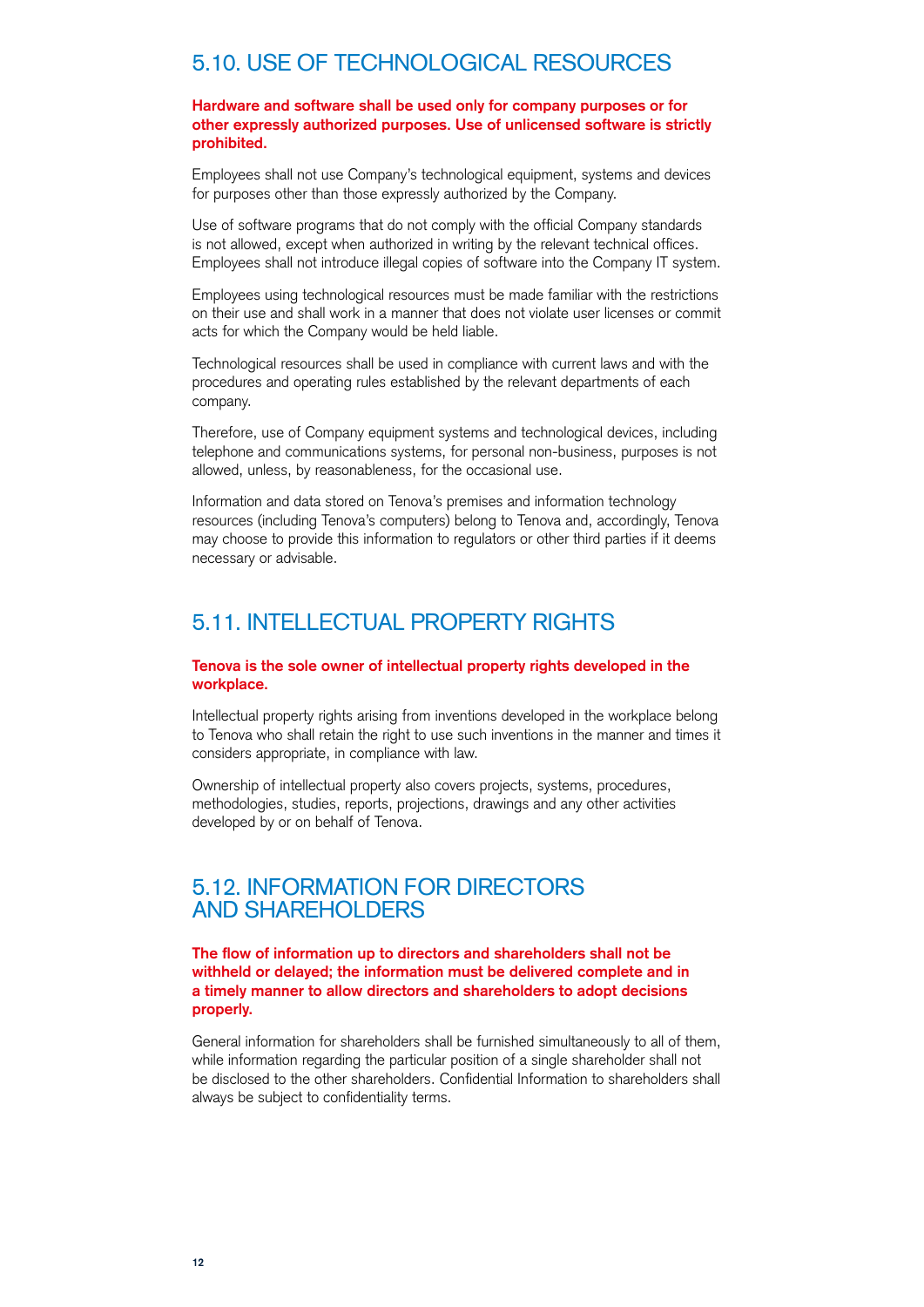## 5.13. RECORDS AND RECORDING

#### **Tenova is committed to comply with all laws and regulations applicable to the preservation of documents that constitute official records.**

All Employees, in their respective duties, are responsible for the creation and keeping of accurate records and to preserve them in accordance with applicable laws and regulations, as well as with Tenova's policies and procedures.

It is Tenova's policy that: (a) Company's books and records shall reflect transactions in compliance with accepted methods of reporting economic events; (b) misrepresentation, concealment, falsification, circumvention and other deliberate acts resulting in inaccurate financial books and records are unlawful and will not be tolerated; (c) each operation shall be supported by adequate, clear and complete documentation to be filed with the Company records in order to enable, at all times, a control on the reasons, the characteristics of the operation and the exact identification of who, at different stages, authorized, performed, recorded and verified the same; (d) each record shall reflect exactly what is shown by the supporting evidence; (e) documentation can be easily traced and filed according to logical criteria and (f) transactions shall be properly reflected on the Company's books and records in such a manner as to allow the preparation of financial statement in compliance with applicable accounting standards. The term "records" is broad, including virtually any form of information made or kept by Tenova.

Under no circumstances shall Tenova's records be unilaterally kept outside of the Company's facilities or designated archives.

## 5.14. INTERNAL CONTROLS

#### **All employees, within the sphere of their respective functions, shall be responsible for the implementation and correct functioning of internal controls.**

It is Tenova policy to incorporate and maintain, at every level, a culture based on awareness of the existence of controls and a proactive attitude to such controls. A positive attitude to such controls shall be developed in order to improve their efficacy.

Internal controls are all those instruments necessary or useful to direct, manage or verify Company activities; their purpose is to ensure compliance with Tenova standards and procedures, to protect Company assets, to manage operations efficiently, to establish an accurate and complete accounting system, to provide a flow of report summarizing the present status of the business of the Company and to prevent from illegal conducts.

Responsibility for implementation of an effective internal control system is the duty of all organizational levels; therefore all Tenova employees, within the scope of their respective tasks, shall be responsible for the definition and correct functioning of internal controls.

## 5.15. FAIR, HONEST AND TRANSPARENT **COMPETITION**

#### **Tenova is committed to the values of fair, honest and transparent competition.**

Competition and antitrust laws around the world, many of which are applicable to Tenova, are aimed at prohibiting unreasonable restrains of trade and preserving competition. Examples of competition/antitrust violations include price fixing, bid rigging, market or customer allocation and abuse of dominant position.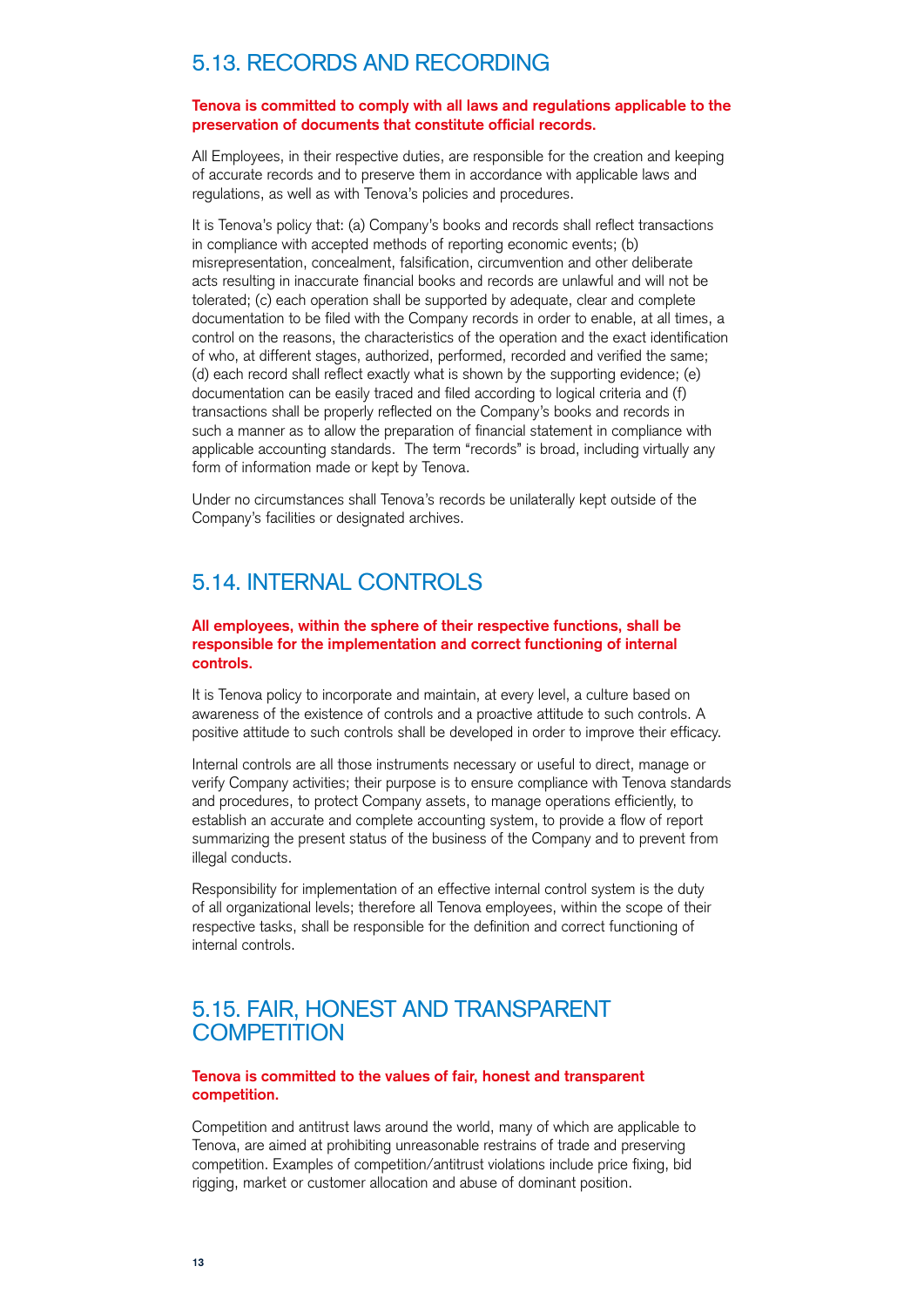The penalties for breaching competition and antitrust law are severe. In addition to fines and other penalties, individuals found guilty of the most serious offences can face imprisonment.

Tenova strives to strictly observe the competition and antitrust laws of all countries in which it does business.

### 5.16. COMMERCIAL INCENTIVES AND PROHIBITION OF BRIBERY.

#### **Commercial incentives shall be compatible with current industry standards and practice.**

Recognition of any commission, discount, credit and allowance shall be compliant with current standards and granted officially to legally recognized organizations upon presentation of related documentation.

In addition to the requirements of the above principles, any commercial incentive shall be aligned with standard market practice, shall not exceed the allowed values, and shall be approved and recorded in compliance with internal regulations.

Relations with customers, in the public and the private sectors, shall be based on a sense of responsibility, correct business conduct and spirit of cooperation.

Gifts, acts of courtesy and hospitality shall be permissible when of a modest value and compatible with the laws ruling in each country, and in any case such as not to compromise the integrity or reputation of any of the parties or to be interpreted by an impartial observer as being designed to gain undue advantage. In all cases, this type of expense shall be authorized by the persons indicated in the relevant procedure and adequately documented.

Employees shall exercise particular care in dealings with government officials, which should be interpreted widely to include employees or officials of government agencies, government-affiliated entities, or government controlled entities, including government-affiliated commercial entities, to ensure there can be no suggestion of impropriety. No meals, gifts, travel or entertainment may be given to, or paid for on behalf of a government employee or official, or private person, directly or indirectly, without complying with the rules set out in the Tenova Anti-bribery Policy and related procedures.

#### **Bribery is strictly prohibited.**

As set forth in Tenova Anti-bribery Policy, the Company will not allow, under any circumstances, the offering or receiving of bribes or any other form of improper payments.

Employees are prohibited to pay, offer or promise, directly or indirectly, money, material benefits and/or other advantages of any kind (such as, for example, gifts, travel expenses, excessive entertainment), to anyone when such action is or could be construed as (1) intending to influence or remunerate the decision of government officials or political representatives, (2) intending to improperly influence or remunerate anyone in the performance of a relevant function or activity, or (3) a violation of any applicable laws or regulations.

While most countries have laws which make it illegal to engage in bribery, some of these laws criminalize not only bribery acts committed within the country's territory but also acts of bribery taking place abroad.

A breach of any of these laws is a serious offence which can result in fines for Tenova and imprisonment for individuals involved.

The Company will not allow the use of representatives, intermediaries or subsidiaries to give, or promise to give anything of value to anyone on behalf of the Company to circumvent this prohibition.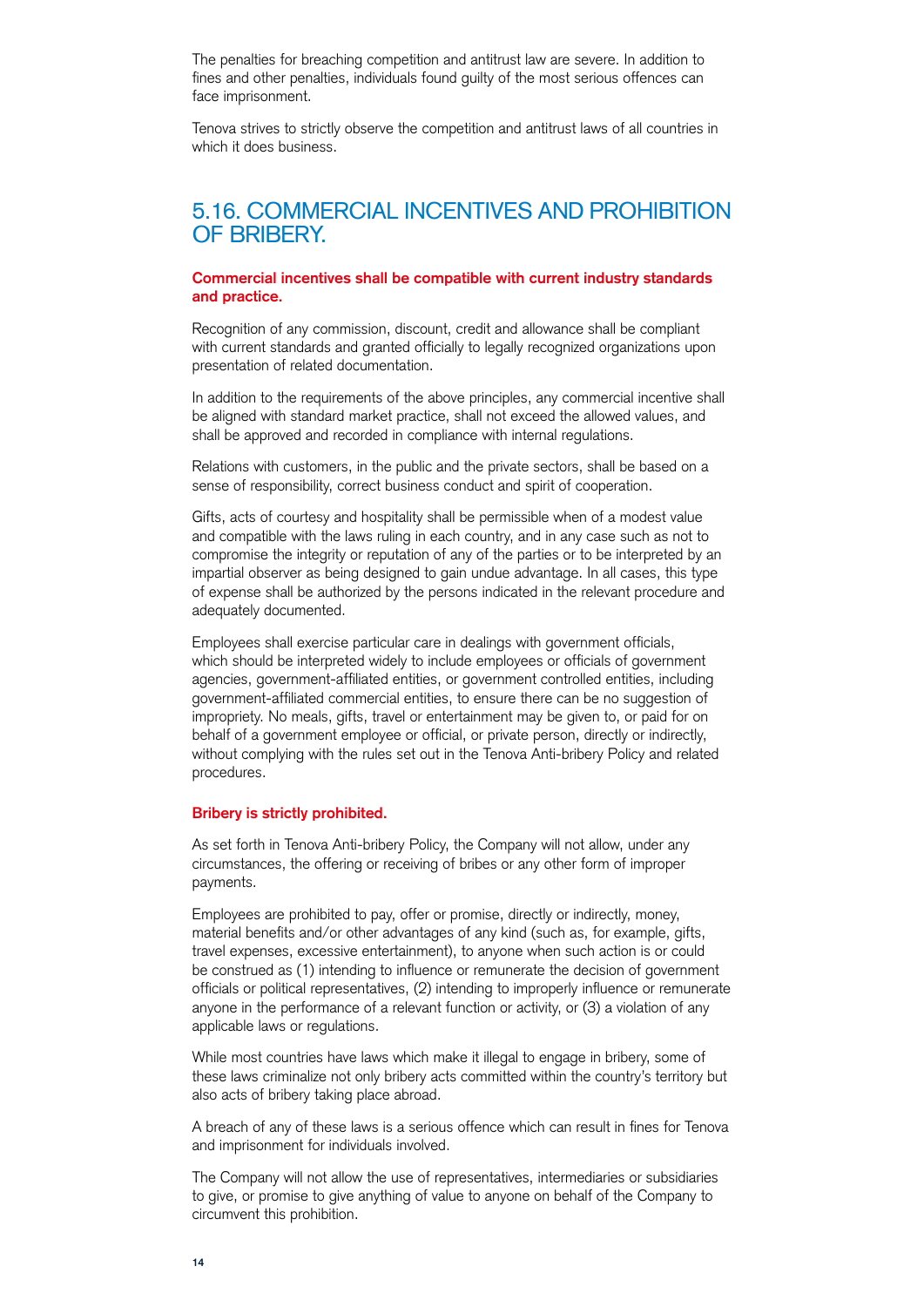## 5.17. WORKPLACE

#### **Tenova prohibits discrimination in treatment of personnel**

Any person may apply for recruitment by Tenova or be taken into consideration for a new position exclusively based on the Company's requirements and criteria of merit, without arbitrary discrimination.

Employees, at every level, shall cooperate to maintain a respectful environment should there be personal differences, contributing to the creation of a work environment free of prejudices, avoiding illicit conditioning, undue inconvenience and behaviour or attitudes in any way related to intimidation, mobbing or stalking practices.

Tenova also condemns any form of violence or harassment, either sexual or based on personal and cultural diversity. All forms of conduct and expressions that may offend a person's sensibilities shall be avoided.

#### **Tenova promotes a respectful, healthy and safe workplace.**

Tenova supports the elimination of all form of discrimination, illegal, forced or compulsory labour, slavery or servitude, in particular child labour. Discrimination, illegal, forced or compulsory labour, slavery or servitude at Tenova suppliers and contractors will not be tolerated.

In compliance with the laws in each country and the focus on ensuring workplace health and safety, Tenova undertakes to guarantee effective workplace management in terms of health and safety, through monitoring, management and prevention of risks in the performance of professional duties.

Being under the influence of alcohol or drugs at work has an adverse effect on the safety and tranquillity of the workplace and is therefore prohibited. In the event that an employee should be found to suffer chronic addiction, Tenova undertakes to facilitate social action in this field as provided for in employment contracts.

## 5.18. RELATIONS WITH THE COMMUNITY

#### **Tenova limits political participation in the name of the Company and regulates relations with government officials.**

Employees are not authorized to give public support for political parties, participate in election campaigns or take part in religious, ethnic, political or international conflicts, in the name of Tenova.

All Tenova employees shall comply with laws and regulations governing relations with local government officials and shall in all cases comply with sections 5.4 and 5.16 of this Code when dealing with public officials.

Any contribution (including charitable and political) made in any country shall comply with the rules set forth in Tenova Anti-bribery policy.

Relations between Tenova and the general public – shareholders, press, bankers, community at large – will be conducted in an honest, transparent and fair way, under the coordination of the chief executive officer of the relevant company.